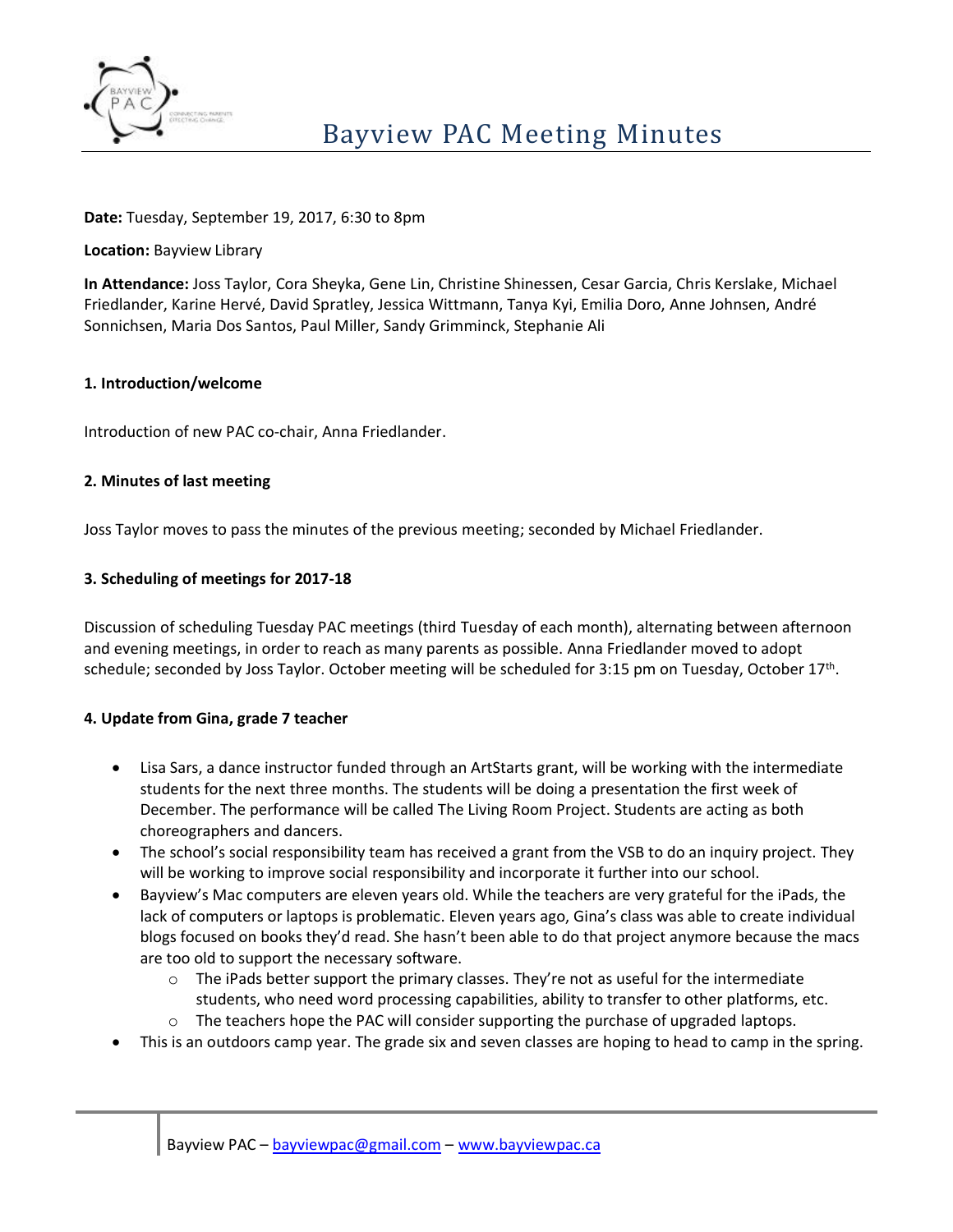

## **5. Principal's Update: Birgitte Biorn**

- Birgitte has come from Richmond, where she served as a principal for ten years. She is enjoying getting to know Bayview and working in her own neighborhood.
- All teaching staff is now in place; we're still waiting for one more support worker to be assigned.
- The Terry Fox Run is next week, Friday, September 29<sup>th</sup>, at 1 p.m. All family members are encouraged to join. Weather permitting, the run will be held at Jericho.
- An Open House will be held next Thursday. Parents are invited to classrooms from 6 to 6:30 pm to meet the teachers; at 6:30 everyone's invited to the gym for a group introduction.
	- o Stephanie will coordinate a PAC table/volunteer sign-up tables
- Our extra classroom upstairs (formerly Ms. Parson's room) will be turned into a sensory room for students. It will also be used by support workers for work with small groups of students.

# **6. Discussion of Technology Needs**

- Joss clarified that the school receives highly limited government funding for the technology used by students, and not nearly enough funding to cover the curriculum activities.
- Chris added that the mac laptops were purchased eleven years ago and were maintained once, four years ago (hardware upgrade). The current desktops in the library are three to four years old. Those are anchored in the library and can't be used in individual classrooms.
- Ms. Biorn notes that grades three to seven teachers will soon be receiving a laptop from the school board. Teachers of grades K-2 will not be receiving computers, nor will non-enrolling teachers. Most teachers currently don't have a computer in the classroom, or they have a desktop computer that is too old to be networked, so can't connect to the school printer, etc. The situation is further complicated by the age of the building.
- Anna wonders if there's some way to establish a donation channel with UBC or another institution that's upgrading computers regularly. Computers that are obsolete to those organizations may be significant upgrades for us. (Though any new or donated computers have to be configured through the VSB.)
- Paul Miller mentioned that there is a computers for schools program that refurbishes computer equipment and donates it to schools.
- Chris notes that the school doesn't have a budget for maintaining computers and iPads, either. A challenge for the PAC if the PAC facilitates technology purchases is to account for future maintenance needs.
- There is a school technology committee, comprised of the librarian, a primary teacher, an intermediate teacher, and the principal. Chris is to meet with Ms. Whitelaw in early November. He will report to November PAC meeting.

# **7. Review of financials**

- Emilia Doro has taken on the position of treasurer.
- Main  $acct 31,322.60$ ; Gaming  $acct 56,940.57$